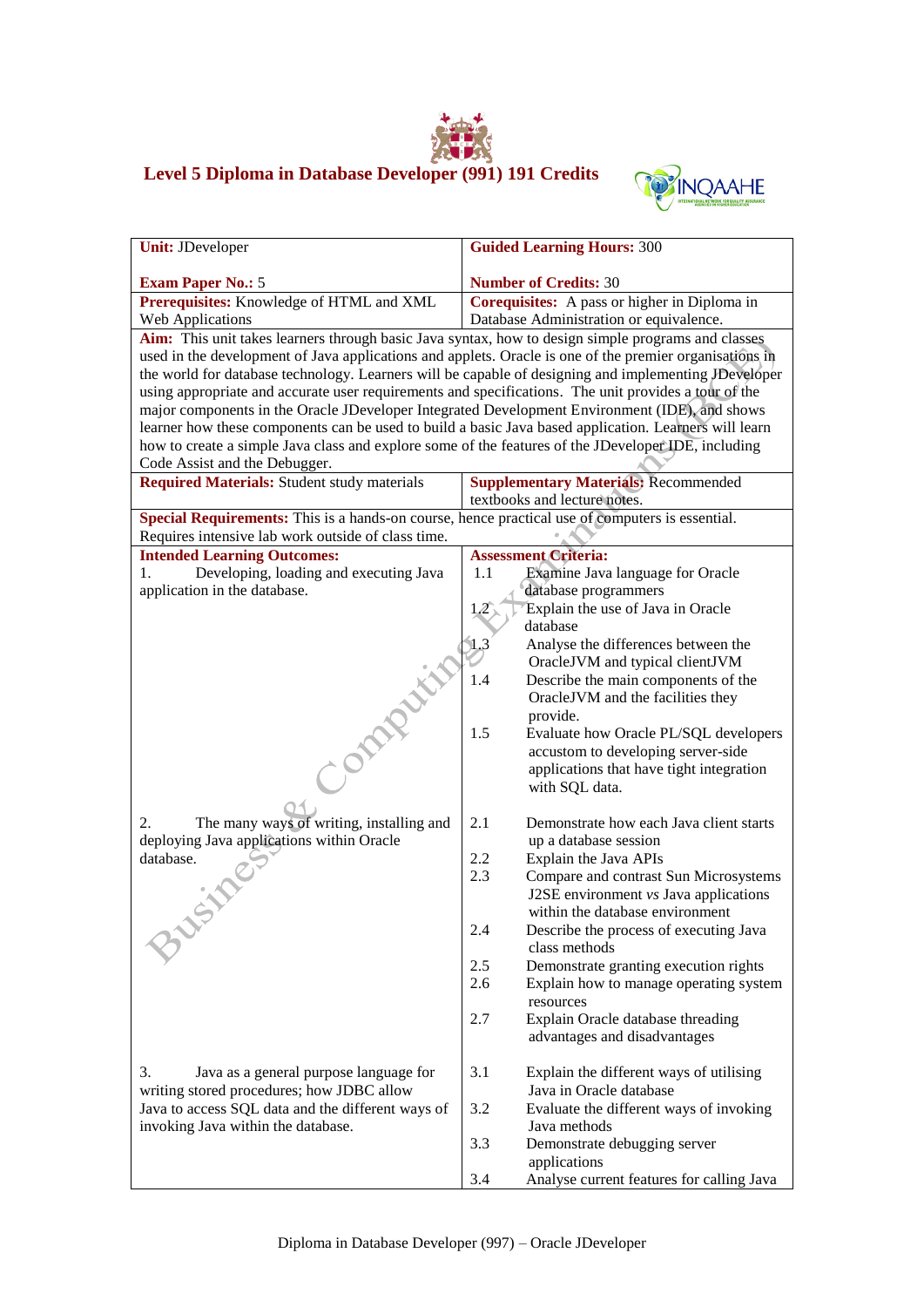|                                                                                                                                        | stored procedures and functions                                                                  |
|----------------------------------------------------------------------------------------------------------------------------------------|--------------------------------------------------------------------------------------------------|
| 4.<br>Examining what is needed when<br>installing and configuring OracleJVM                                                            | 4.1<br>Demonstrate initialising a Java-enabled<br>database                                       |
| within a database; including the steps in installing<br>and configuring OracleJVM within a database.                                   | 4.2<br>Explain the main configuration<br>requirements for Java classes within<br>Oracle database |
|                                                                                                                                        | 4.3<br>Demonstrate enabling Java client                                                          |
| Using stored procedures to open the<br>5.<br>Oracle RDBMS to all the Java programs.                                                    | 5.1<br>Describe stored procedures and run-time<br>contexts                                       |
|                                                                                                                                        | 5.2<br>Explain the advantages of stored<br>procedures                                            |
|                                                                                                                                        | 5.3<br>Describe the configuration process to run<br>Java stored procedures                       |
|                                                                                                                                        | 5.4<br>Demonstrate how to develop a simple<br>Java stored procedure                              |
| 6.<br>Mapping Java method names, parameter<br>types and return types to their SQL counterparts<br>by publishing the methods which call | 6.1<br>Describe Call Specs<br>6.2<br>Define Call Specs and the basic<br>requirements             |
| specifications.                                                                                                                        | 6.3<br>Demonstrate writing top-level Call Specs<br>6.4<br>Demonstrate writing packaged Call      |
|                                                                                                                                        | Specs A<br>6.5<br>Demonstrate writing object-type Call<br>Specs                                  |
|                                                                                                                                        |                                                                                                  |
| 7.<br>Calling Java stored procedures in various<br>contexts; from the top level and from database                                      | 7.1<br>Demonstrate calling Java from the top<br>level                                            |
| triggers, SQL DML statements, and PL/SQL                                                                                               | Demonstrate calling Java from database<br>7.2                                                    |
| blocks.<br>ompatiti                                                                                                                    | triggers<br>7.3<br>Demonstrate calling Java from SQL<br><b>DML</b>                               |
|                                                                                                                                        | 7.4<br>Demonstrate calling Java from PL/SQL                                                      |
|                                                                                                                                        | 7.5<br>Demonstrate calling PL/SQL from Java<br>Describe how OracleJVM handles<br>7.6             |
|                                                                                                                                        | exceptions                                                                                       |
| 8.<br>Building of a Java stored procedures<br>application using examples based on simple                                               | 8.1<br>Demonstrate drawing Entity-<br>Relationship diagrams                                      |
| business activities.<br>3 listes                                                                                                       | 8.2<br>Demonstrate producing a database<br>schema                                                |
|                                                                                                                                        | 8.3<br>Demonstrate creating database tables<br>8.4<br>Demonstrate writing Java classes           |
|                                                                                                                                        | 8.5<br>Demonstrate loading Java classes                                                          |
|                                                                                                                                        | 8.6<br>Demonstrate publishing Java classes                                                       |
|                                                                                                                                        | 8.7<br>Describe how to call Java stored<br>procedures                                            |
|                                                                                                                                        | 8.8<br>Demonstrate managing customer                                                             |
|                                                                                                                                        | purchase orders by following along from<br>design to implementation                              |
| 9.<br>Security support available for Java<br>applications with Oracle database; including                                              | 9.1<br>Explain the various security support for<br>Java applications                             |
| network security for the connection, access and<br>execution control of operating system resources.                                    | 9.2<br>Explain network security connection<br>security                                           |
|                                                                                                                                        | Describe the different methods of<br>9.3                                                         |
|                                                                                                                                        | protecting database resources<br>9.4<br>Evaluate database authentication                         |
|                                                                                                                                        | mechanisms                                                                                       |